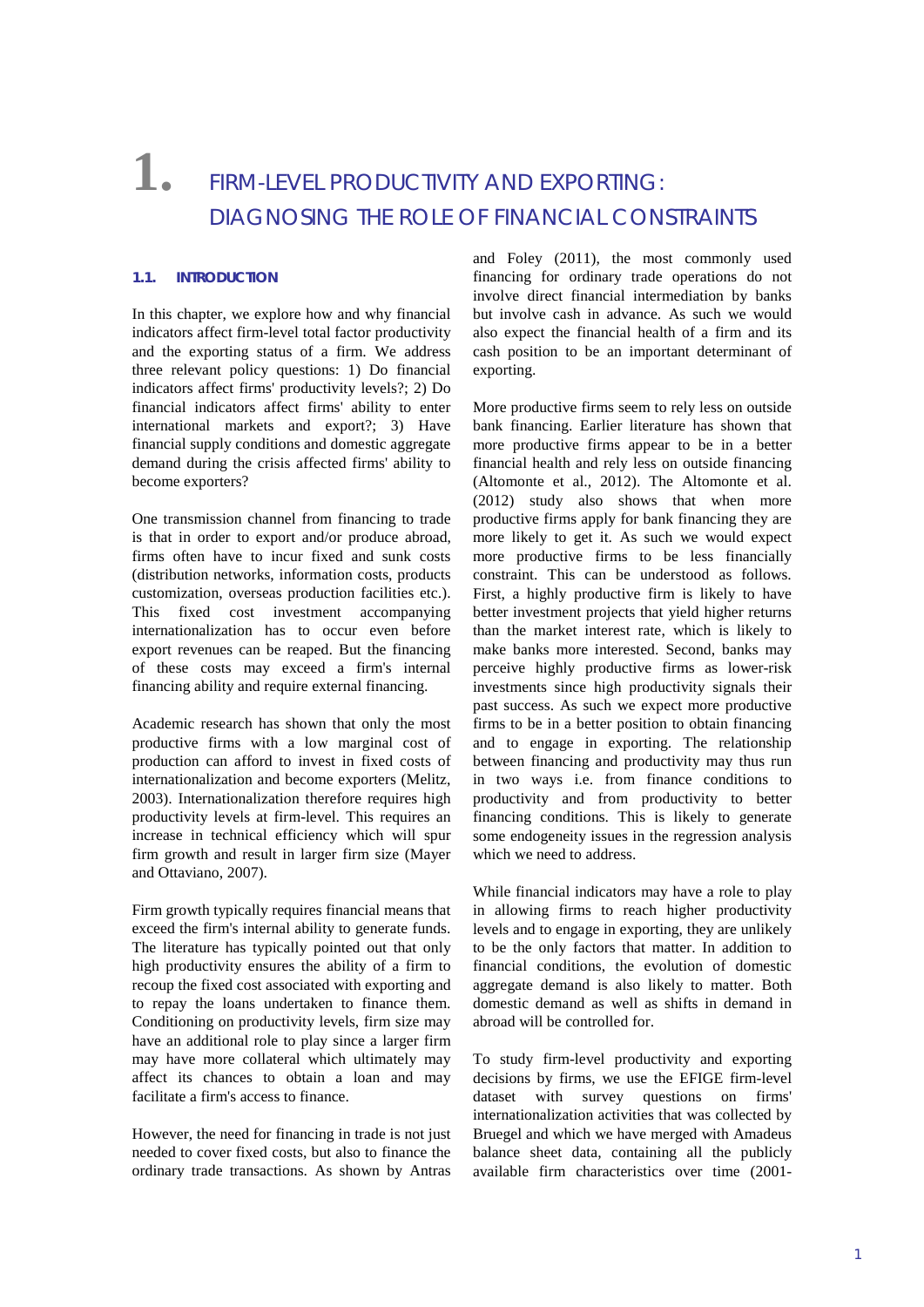2011). The seven countries included in the EFIGE survey are: Spain, Italy, France, Germany, UK, Austria and Hungary, with around 15,000 firms covered by the survey.

Our methodology consists of a three step approach.

**First**, we determine the role that financial indicators play in explaining total factor productivity differences of firms across countries.

**Second** we analyse the role that financial indicators and domestic demand evolutions play as a determinant in firm internationalization (exporting status) whilst controlling for firm productivity. Financial indicators may affect exporting directly, through their effect on firm productivity, or may have additional effects that go beyond their effect on exporting.

And **finally**, we investigate whether the financing conditions during the crisis had a dampening effect on firms' exports or whether domestic demand evolutions played a bigger role.

Our findings can be summarized as follows. Favourable aggregate demand conditions at home positively affect firms' productivity levels. $(^{1})$  $(^{1})$  $(^{1})$ Controlling for domestic demand and consumer confidence, firms in our sample have higher productivity levels in countries with higher financial development. Thus, the total factor productivity of firms is positively correlated with credit supply conditions in the home country. Put differently, when a firm operates in a country that has more favourable bank loan supply conditions, the productivity level it can achieve is higher.

<span id="page-1-1"></span>In terms of firm-heterogeneity within a country, we find that financial health of a firm is a determinant of high productivity. In other words, under equal macro-conditions of credit supply and demand, financially healthier firms, in terms of lower indebtedness and higher ability to repay interests on loans, have a higher level of productivity. The financial crisis since 2008 has however negatively impacted the within-firm productivity levels of incumbent firms in all

countries in our data. In line with earlier literature, we also find that size is a determinant of high productivity. Thus, larger firms are more productive where we measure size in terms of "number of employees".

In line with Manova (2012) our results show that productivity levels are lower in sectors that operate with a lot of fixed assets, but higher in sectors that rely more on external financing. However, during the crisis, fixed assets (collateral) appear to have been an advantage, since productivity levels of firms with fixed costs experienced a lower downturn than in other sectors. We find no evidence that firms in financially vulnerable sectors, i.e. those that rely more on external financing than other sectors, were particularly hit during the crisis. $(2)$  $(2)$  $(2)$ 

In terms of exporting we base our analysis on a cross-section of firms for which we have information on export market participation. Our results confirm that firm-level productivity is an important direct determinant in explaining participation in export markets, which is in line with the heterogeneous firm literature. But the institutional environment in terms of a country's financial development and the credit supply, only indirectly affect firm-level exporting through the productivity channel. Bank credit supply conditions as a determinant of the export participation of firms, over and above their role through firm productivity, appears to matter little. In addition to firm productivity, we find that firm size is an important direct determinant of exporting. Controlling for firm-productivity, larger firms have a higher probability of exporting. $(^3)$  $(^3)$  $(^3)$  We also find that financially healthier firms are more likely to participate in export markets. $(1)$ 

<span id="page-1-3"></span><span id="page-1-2"></span><span id="page-1-0"></span><sup>-&</sup>lt;br>( <sup>1</sup>) We are aware of potential reverse causality issues between productivity and domestic demand, this is why we regress firm-level productivity on an aggregate country-level measure of domestic demand to avoid endogeneity.

<sup>-&</sup>lt;br>( 2 ) These results hold both under ordinary least squares (OLS) and instrumental variable regressions, while controlling for country and two-digit sector fixed effects. Inclusion of firm fixed effects and four-digit level sector fixed effects yields the same results but raises the explanatory power of the model.

 $(3)$  Potential endogeneity between the firm-level variables in the regressions is addressed by including productivity and size from a period prior to the cross-sectional data as well as with two-stage least squares instrumental variable regressions.

<sup>(</sup> 4 ) The results on the firm-level exports equation that we report here are robust to quite a few estimation methods. Results are qualitatively the same when using a probit model (with marginal effects), a linear probability model or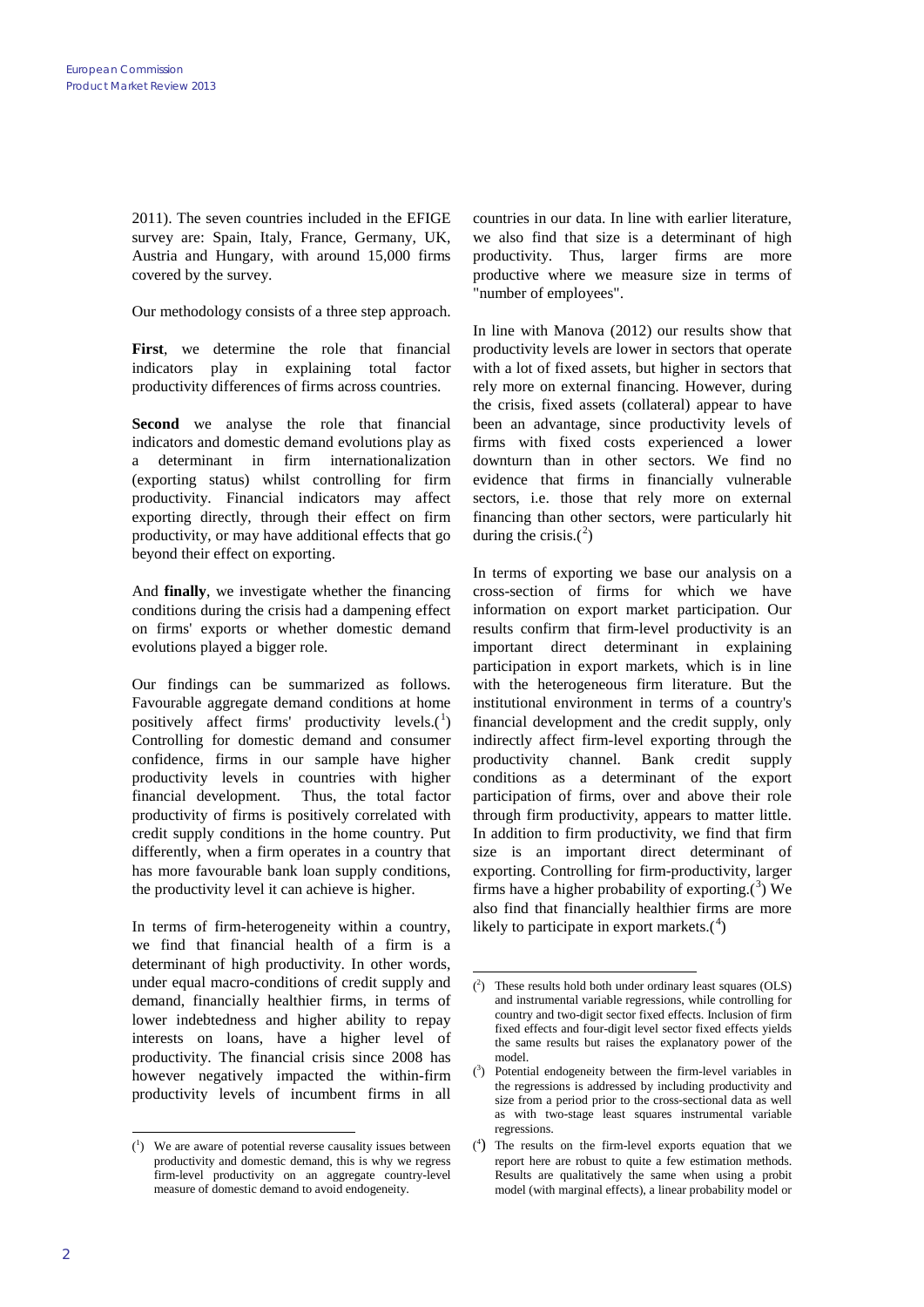More important to understand the different exporting patterns across countries are demand conditions. Aggregate domestic demand negatively correlates with the probability of firms exporting. Thus, in a country with favourable aggregate domestic demand conditions, firms of similar size and productivity tend to have a lower probability of export market participation than in a country where domestic demand turns weak or is shrinking.

Based on our exporters' analysis, we can obtain "out-of-sample" predictions for the years during the crisis. This allows us to make some tentative inferences about what happened to exporter status after the crisis, even though we do not actually observe it. The fall in firm-level productivity levels observed in all countries during the crisis, negatively impacts the probability of firms to become exporters. However, the probability of exporting appears to be heavily affected by aggregate domestic demand conditions in the country where firms are located. Since domestic demand turned sour after the crisis in most EU countries, the lower domestic demand at home appears to have led to an increase in the probability of exporting for EU firms in the postcrisis years despite their lower productivity levels.

Spain is probably a good example of this phenomenon. By now it is well-known that Spanish export market performance during the crisis went up. In the light of the micro-economic results on firms obtained here, at least a partial explanation can be provided: despite the less favourable credit conditions that applied in Spain after the crisis, the incentive of firms to start exporting more, may well be driven by the collapse of domestic demand in Spain.

While the inverse relationship between aggregate exports of a country and domestic consumption is well-understood in macro-economic terms, to our knowledge this relationship has never been

-

documented with micro-level data. The advantage of firm-level data is the distinction between *how much* is exported at firm-level (the intensive margin) and *how many* firms are engaging in exporting (the extensive margin). What this study shows is that domestic demand evolutions at country-level significantly affect *how many* firms are exporting. Data limitations prevent us to also study the intensive margin of exporting and will be left for future research.

## **1.2. DESIGN AND METHODOLOGY**

In this section we better explain the design and methodology used in this chapter. Our contribution will not lie in the novelty of the financial indicators that will be used, but instead we will turn to existing studies to guide us in our choice of financial indicators at country and sector-level (Cuerpo, Drumond, Lendvai, Pontuch, Raciborski, 2013). Additionally, due to the highly disaggregate nature of our data, we can also control for firmlevel financial indicators, which has not been done before. $(5)$  $(5)$  $(5)$ 

The main purpose of this paper is to see how financing conditions (country-, sector-, firm-level) affect firms' exporting status. Ideally, we would like to go beyond the extensive margin and analyse the effects of credit constraints on the intensive margin of exports i.e. the value of exports, but data limitations at this point do not permit us to do so since at present no EU-wide datasets are available that include firm-level *values* of exports.

In this section we will describe in detail the analysis that we aim to pursue which consists of three steps.

We first study the determinants of firm-level productivity based on time-varying data from 2001 to 2011 and to what extent productivity levels and growth correlate with financial indicators at country-, sector- and firm-level as well as other controls. In view of the large number of macroindicators that we consider and their potentially overlapping information content, we apply a

<span id="page-2-0"></span>an instrumental variables regression using a two-stage least square estimation. The latter method better accounts for the potential endogeneity in the firm-level right-hand side variables such as firm-level productivity, size and financial health, all impacting the exporting decision. The endogeneity of the firm-level regressors is confirmed by a Hausman-test and the relevance of the instruments is confirmed by the F-tests.

<sup>-&</sup>lt;br>( <sup>5</sup>) Our purpose is not to disentangle credit supply from credit demand conditions. Our purpose is to study how macroeconomic credit conditions (see appendix for data) affect firm-productivity and firm-level exporting status.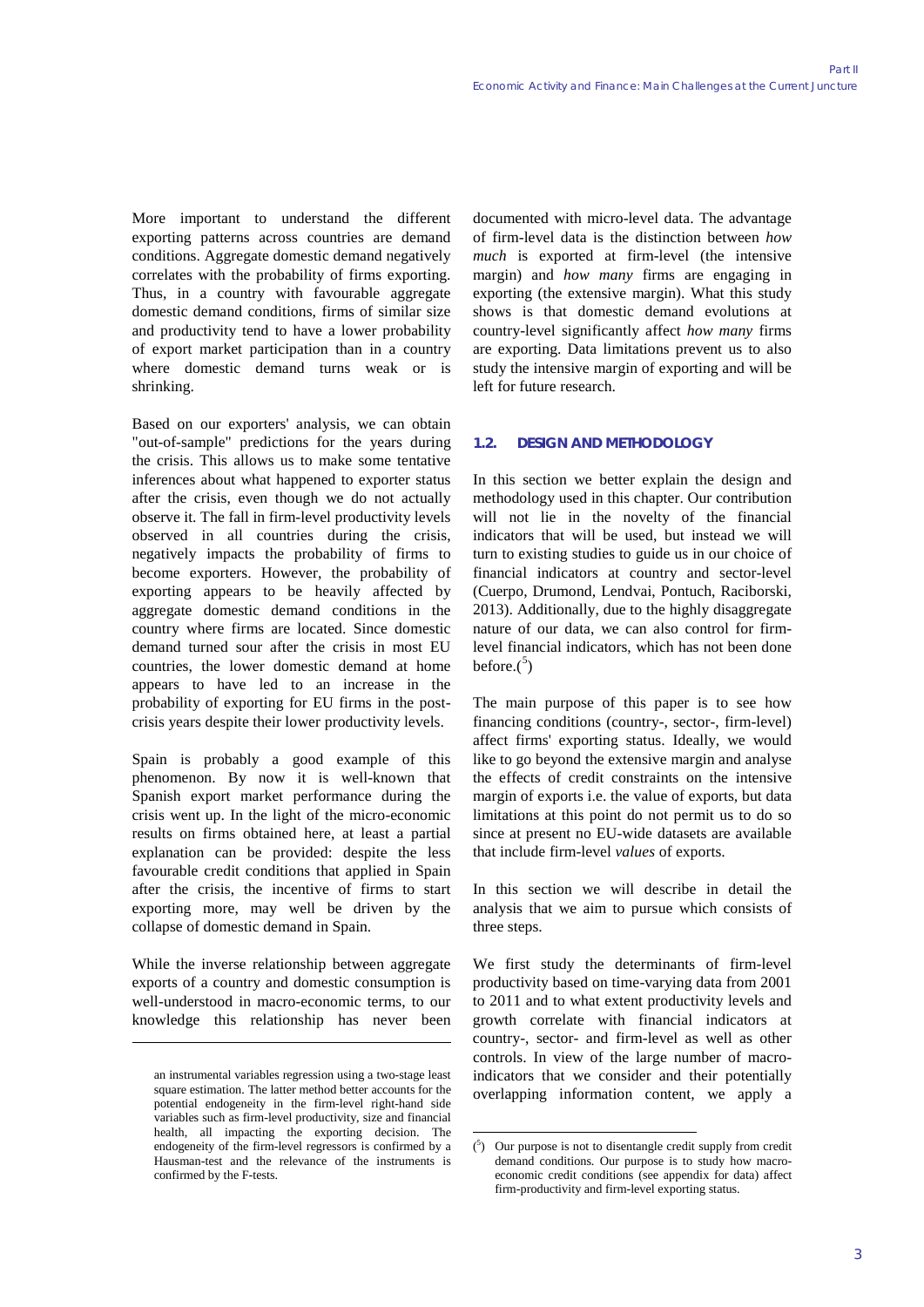"principal-component" analysis which allows us to substantially reduce the number of explanatory variables to include in the subsequent firm-level productivity and export regressions. Moreover, a principal components approach ensures orthogonality of the main factors when used as regressors.

Next, for a subsample of EU firms with information on their exporting status in a particular year, we study the direct role of financial indicators as a determinant of exporting, whilst controlling for firm-productivity, which in turn may be affected by financial indicators. As such we study the direct and indirect (through productivity) role that credit supply conditions and demand evolutions play in explaining exporting status.

Finally, we use the estimated coefficients arising from our cross-sectional subsample of firms to get "out-of-sample" predictions for the exporting status of firms during the crisis years as a function of the change in financial indicators and domestic demand evolutions in the country where the firm is located during these years. These predictions will allow us to give an indication of how the average "probability to export" at firm-level changed over  $time.(6)$  $time.(6)$  $time.(6)$ 

The different analytics involved in this study are:

- Estimate productivity distributions of firms in different Member States
- Compare productivity distributions before and after the crisis
- Regress total factor productivity on financial indicators of credit supply (see below for a description) and other control variables such as domestic demand
- Estimate an empirical exporters model as a function of productivity, size, financial indicators and other controls
- Make inferences about the propensity to export of firms in the years after the start of the crisis

## **1.3. DATA**

For this purpose we will use the EFIGE firm-level dataset with survey questions on firms' internationalization activities that was collected by Bruegel, merged with Amadeus data which has all the publicly available firm characteristics over time (2001-2011).

In addition we will use data on financial indicators. Our approach is a combination of the indicators used in earlier studies and additional ones at firmlevel. As in previous studies, the challenge is to disentangle credit supply conditions from demand aspects. For this reason we will consider indicators from various sources and at various levels of aggregation.

In view of the large number of financial indicators that exist and the high level of correlation amongst several of them, we apply principal-component analysis. This amounts to generating a single scalar that contains the orthogonal and uncorrelated parts of the various indicators that we want to control for in the regression. This factoring of variables preserves degrees of freedom since it allows for a reduction of the number of independent variables. This will be explained more in detail in the regression section.

Unfortunately we do not have information on the firm-bank relationship as in Amiti and Weinstein (2012) on Japanese firms, nor do we have information on actual export values shipped by firms. Therefore we cannot comment or investigate the intensive margin of firm-level exports, since our data only bear on the export market status of a firm. Also, we do not know whether the firm is a new exporter or a long existing exporter. The cross-sectional information on exporting only gives us an indication of exporting status at a given moment in time, which is clearly a limitation of the analysis.

It is also important to point out that our data cannot account for new entrants in the market. Instead, our data consists of a "balanced" panel of incumbent firms that we follow over time from before the crisis (2001) till after the outbreak of the crisis (2011).

<span id="page-3-0"></span><sup>.&</sup>lt;br>( 6 ) The probability of exporting is what the literature refers to as the extensive margin of exporting, since it tells us how many firms are likely to engage in exporting.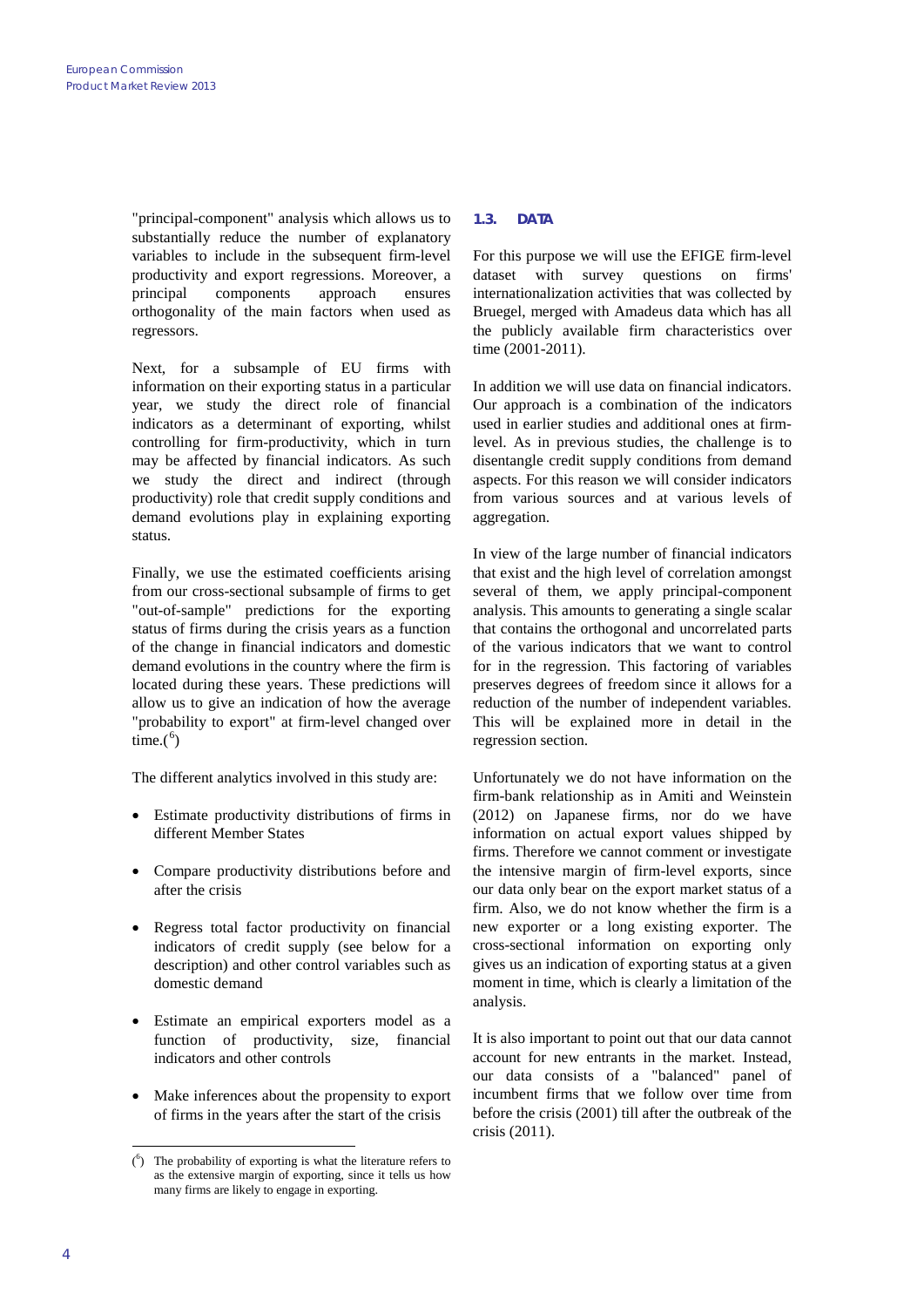

1

#### Graph II.1.1: **Kernel density distributions of firm-level productivity (in logs)**

**1.4. DESCRIPTION OF RESULTS**

#### 1.4.1. Productivity distributions of firms in different Member States over time

Before we engage in regression analysis, we study the evolution of both the dependent and independent variables that will be used in this process. Thus before we analyse the role of financial indicators on firm-level productivity levels and growth over time, we first document how our dependent variable of interest, i.e. firm productivity, has evolved over time. While there are many different methods around to estimate firm-level productivity, in this study we will be using the method proposed by Levinsohn and Petrin, which was also used in other studies using the EFIGE data (see Appendix B for more on this method).

<span id="page-4-0"></span>Graph II.1.1 above shows productivity distributions for the four countries in our data for which we had sufficient information to compute firm-level total factor productivity (TFP) distributions( $\binom{7}{1}$  $\binom{7}{1}$  $\binom{7}{1}$ . For all countries we find that after the crisis, the productivity distributions shifted to the left and there are more firms in 2011 with lower levels of productivity than before the crisis in 2001. Also, there appear to be fewer firms with high productivity levels as shown by the shorter right-hand side tail of the dashed lines for most countries. The exception is Germany where the past decade seems to have generated some "winners" i.e. generating a few firms with very high productivity despite the crisis outbreak in 2008. But for the other three EU economies shown here (France, Italy, UK), there are fewer highly productive firms in 2011 than there were in 2001. Our data consists of a "balanced" panel of incumbent firms that we follow over time from before the crisis (2001) till after the outbreak of the crisis (2011). What our data show is that for

<sup>(</sup> 7 ) Graph II.1.1 shows Kernel density functions of firm-level total factor productivity (in logs).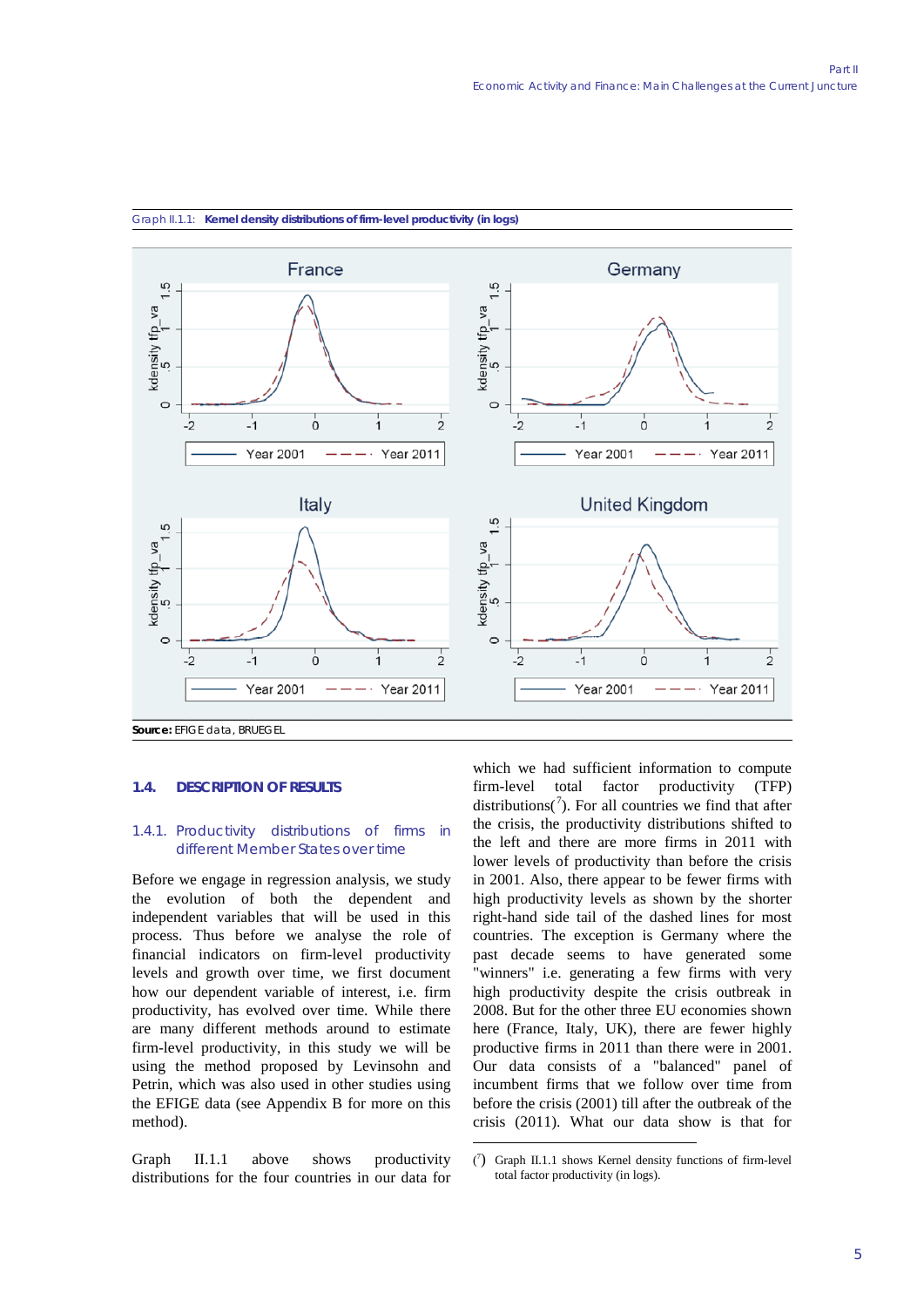



incumbent firms, the "within"-firm productivity has decreased over time. Put differently, firms that were in the market in 2001 and were still there in 2011, lost productivity.

A simple test on the differences in means of the distributions indeed confirms that for France, Italy and UK, the mean level of productivity in 2011 was significantly lower than in 2001. For Germany we do not find a significant difference in the means of the distribution even though from Graph II.1.1 we can clearly see that even in Germany the distribution is more skewed to the left. The mean for Germany seems not affected because the larger number of low productivity firms in 2011 are offset by a small number of highly productive firms that pull up the mean value, leaving it largely unchanged. But the equal average hides the fact that many firms' productivity dropped, also in Germany.

The negative impact of the crisis on total factor productivity (TFP) levels is confirmed when regressing firm-level TFP on a crisis-dummy and country dummies, as we do in Table II.1.1 below. Results for the effect of the crisis on average productivity of incumbent firms are shown in the first column of Table II.1.1.

The negative and significant sign confirms the reduction in productivity. This is a remarkable fact, since typically the productivity of firms should be going up over time and its distribution if anything would be expected to shift to the right. The remainder of this paper will next ask itself, whether this reduction in productivity levels is the result of the financial crisis and of a change in the financial indicators that go along with it, or whether other evolutions coinciding with the financial crisis were more important.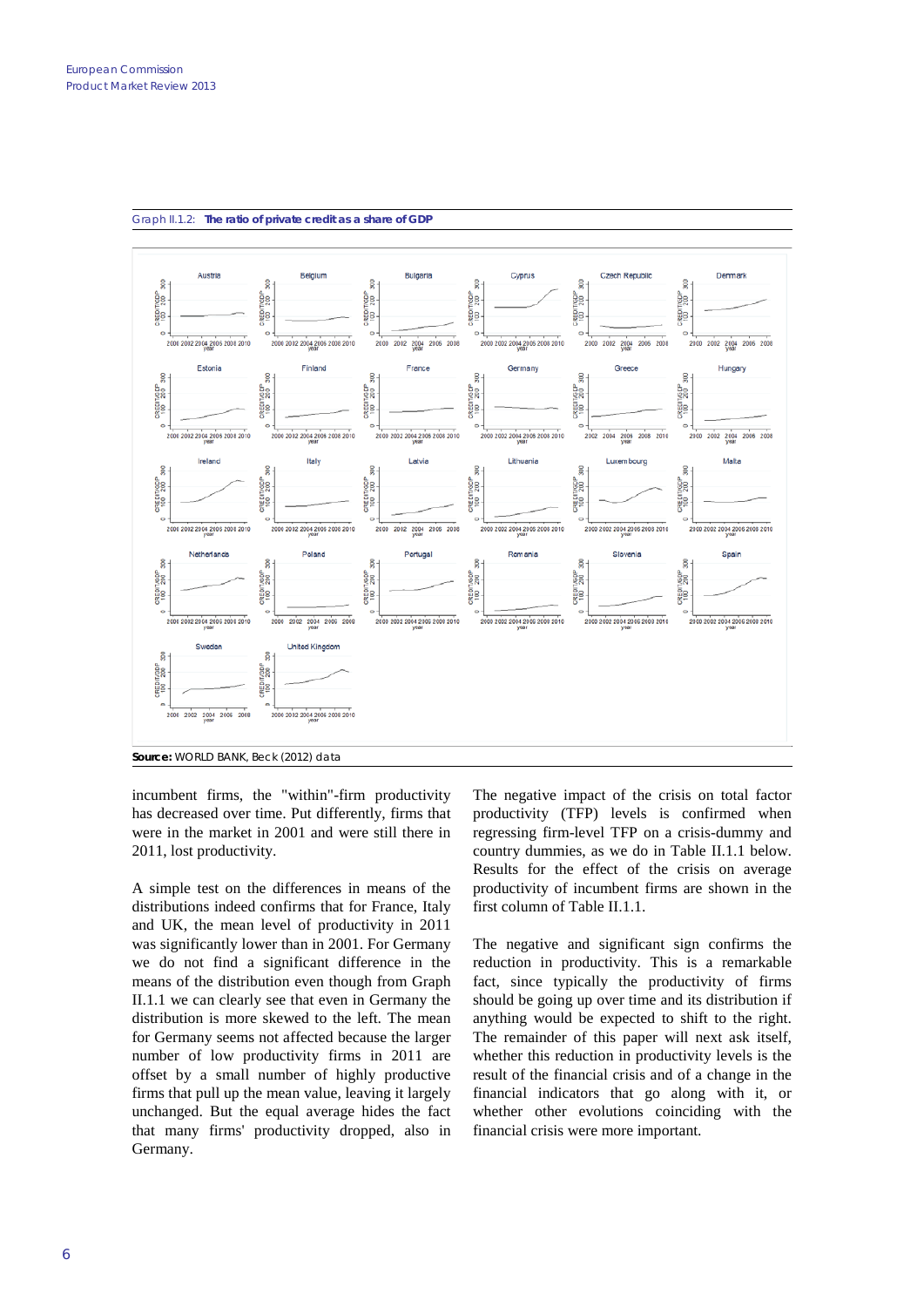#### 1.4.2. Country-level financial indicators

In line with the study by Cuerpo et al. (2013), we consider the evolution of fifteen different countrylevel macro financial indicators (listed in Appendix A) before and after the crisis consisting of series from the European Commission, the Bank Lending Survey, the SAFE dataset and the INDICSER data. The country-level variables we consider as potential controls for our regressions later on are the following:

#### *Financial indicators of domestic credit supply conditions:*

1) Ratio of private bank credit over GDP (World Bank data, Beck (2012) from 2001-2010)(<sup>[8](#page-6-0)</sup>)

2) Return on equity of banks (INDICSER, 2001- 2011)

3) Non-performing loans of banks (INDICSER, 2001-2011)

4) Exposure of banks to foreign high risk claims notably to Greece, Portugal and Ireland as a percentage of total bank assets (INDICSER 2001- 2011)

5) Banking concentration defined as the assets of the three largest banks of a country as a share of the assets of all the commercial banks (World Bank, Beck (2012) from 2001-2010)

6) Banks tightening of standards for obtaining credit by firms (Bank Lending Survey, 2003-  $2013(°)$ 

*Financial indicators of domestic demand conditions:(* [10](#page-6-0)*)*

7) Consumer sentiment indicator by country and year (European Commission)

8) Economic sentiment indicator by country and year (European Commission)

9) Unemployment rate by country by country and year (European Commission)

10) Demand for loans by Entreprises (Bank Lending Survey,  $2003 - 2013(1)$ 

The first variable (credit/GDP) is what Manova (2012) interprets as the "level of financial development" of a country, i.e. whether a country has a developed financial system, measured by the extent to which credit flows to the private sector. A look at Graph II.1.2 suggests that the evolution of this ratio is quite heterogeneous across EU countries. Although it seems to suggest that ever since the crisis, in most countries, this ratio has not gone down. This is already an important observation to note, i.e. that during the crisis years, especially the later ones, the stock of available credit continued to grow. However, the rate at which the credit stock increased was decreasing over time during the crisis. $(1^2)$ 

1.4.2.1. Regressing financial indicators on crisis dummy

When regressing credit over GDP (credit/gdp) on a crisis dummy taking a value of "1" in post-crisis years and a value "0" in pre-crisis years and including country-dummies indeed suggests that the ratio of credit over GDP is significantly higher in post-crisis years. This can be seen from the sign and significance of the coefficient on the crisis dummy reported in column 2 of Table II.1.1. The same positive trend arises when we clean the ratio

1

<span id="page-6-2"></span><span id="page-6-0"></span><sup>-&</sup>lt;br>( 8 ) This ratio is defined as (credit given to the private sector deflated by the CPI / GDP deflated by CPI). In our analysis we do not want this number to be affected by the movement in the underlying GDP series of the denominator. For this reason, we multiply this ratio by the "GDP deflated by CPI", to just get the private credit evolution over time. In order to make this number comparable across countries we then consider the percentage variation in the private credit variable over time.

<span id="page-6-3"></span><span id="page-6-1"></span> $(2)$  The BLS survey is incomplete since responses to questions are available only for some countries and for some years and the coverage for EFIGE countries is not good which is why we had to drop this variable from the analysis later on.

<sup>(</sup> 10) The inclusion of domestic GDP as an additional control for aggregate country-level demand evolutions does not affect our results.

<sup>(</sup> 11) Again the coverage of this question for EFIGE countries is not good which is why we had to drop this variable from the analysis later on.

<sup>(</sup> 12) We have no information on other sources of financing via the capital markets that may be available for some firms such as the issuing of shares or bonds, so our credit supply only captures bank financing. However, evidence in EFIGE shows that, with the exception of UK firms, a very small minority of firms in Europe uses capital market instruments, with the prevailing (>80%, and >90% in some countries) of firms turning to banks for financing.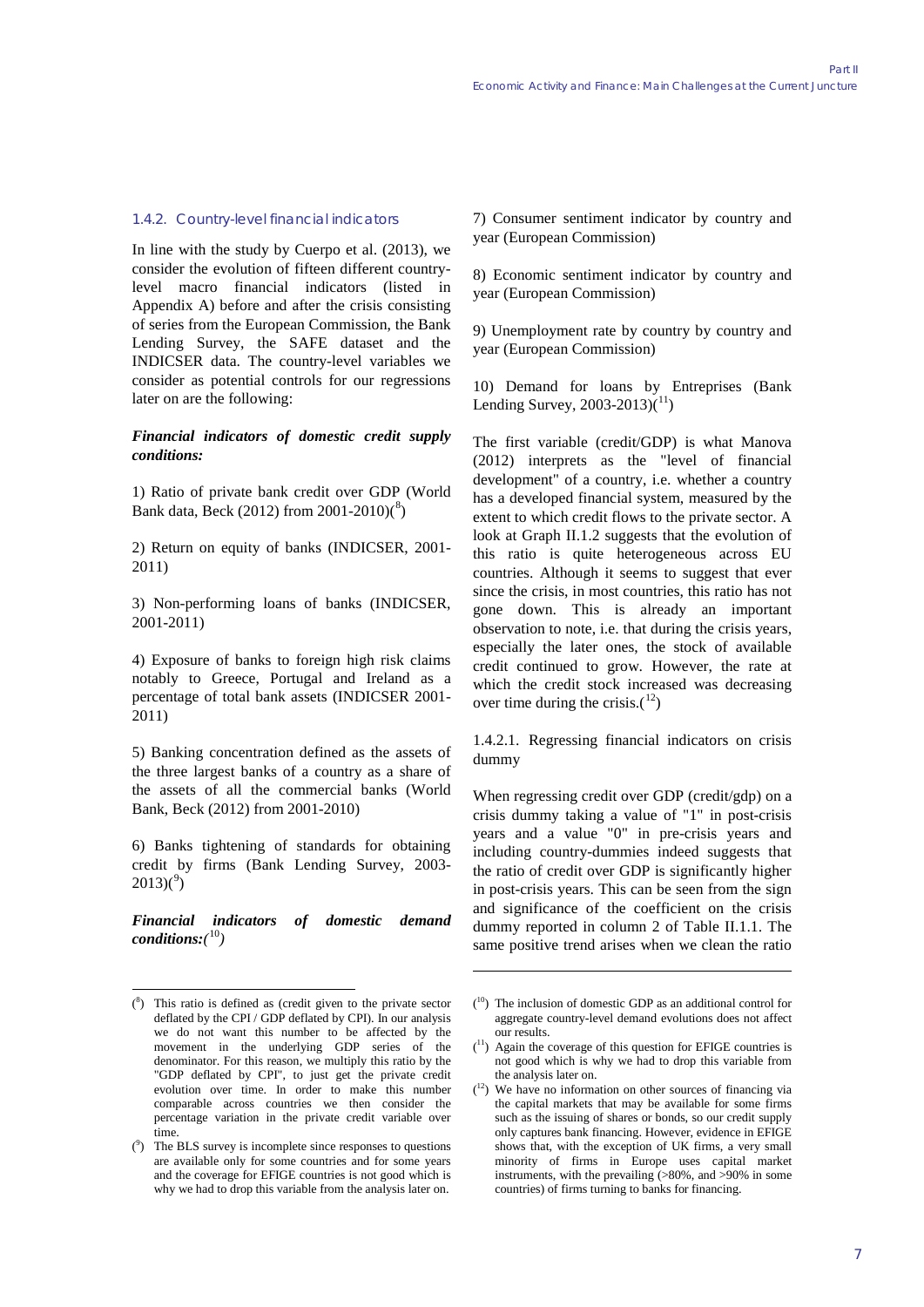| Dependent variable                                         | Crisis-dummy is "1" after<br>2008 and "0" before | Country-dummies | <b>Observations</b> | R-squared<br>(4) |  |
|------------------------------------------------------------|--------------------------------------------------|-----------------|---------------------|------------------|--|
|                                                            | (1)                                              | (2)             | (3)                 |                  |  |
| 1) Credit/gdp                                              | 36.677***                                        | <b>YES</b>      | 242                 | 0.91             |  |
| Credit (in logs)                                           | $0.536***$                                       | YES             | 242                 | 0.817            |  |
| $\Delta$ ln Credit                                         | $-0.006***$                                      | <b>YES</b>      | 213                 | 0.582            |  |
| 2) Exposure to Foreign risk (in logs)                      | $0.393**$                                        | YES             | 54                  | 0.868            |  |
| 3) Bank concentration                                      | $-2.354*$                                        | YES             | 257                 | 0.881            |  |
| 4) Return on Equity for banks                              | $-10.471***$                                     | YES             | 323                 | 0.301            |  |
| 5) Banks Tightened (%)<br>(standards for obtaining credit) | 7.039                                            | YES             | 24                  | 0.322            |  |
| 6) Non-performing Loans of banks                           | $1.916***$                                       | YES             | 72                  | 0.565            |  |
| 7) Consumer sentiment                                      | $-10.579***$                                     | <b>YES</b>      | 88                  | 0.709            |  |
| 8) Economic sentiment                                      | $-10.190***$                                     | YES             | 88                  | 0.365            |  |
| 9) Unemployment rate                                       | $2.170***$                                       | YES             | 88                  | 0.617            |  |

|                 | Regressing financial indicators on crisis dummy |  |
|-----------------|-------------------------------------------------|--|
| Table $II.11$ : |                                                 |  |
|                 |                                                 |  |

from the movement in GDP (as explained in footnote 33), which is reported in the second row of Table II.1.1 (ln Credit). As such we conclude that the average "stock" of credit in Europe has not gone down after the crisis, although country heterogeneity is substantial as shown in Graph II.1.2.

<span id="page-7-0"></span>Next, in Table II.1.1 we also consider the "change in credit" (∆ ln Credit). A regression on a crisis dummy with value 1 for post-crisis years now shows that this has gone down. As such we can conclude that the average "flow" of credit in Europe has decreased during the crisis. However, from the observed reduction in loans, we cannot conclude whether this is a demand- or a supplydriven phenomenon. Whether this is a reflection of banks reducing the credit they allow to flow to firms, or whether it reflects the fact that firms apply less for credit due to weak demand and lower investment opportunities is not so clear. A recent study for Belgium (Van Hulle et al., 2012) has shown that banks' ratio of loans to total assets remains very stable over time even during the crisis, suggesting that banks did not reduce their credit supply. About 75% of credit demand is from SME firms and another 25% from large firms. Especially SME firms seem to have reduced their demand for credit from banks during the crisis. This suggests that lower credit to firms was a demand side phenomenon. A recent study by the ECB however showed that for the Eurozone area as a whole, revealed a difference between the "north" and the "south" of Europe. While credit during the crisis continued to grow in the northern countries, it turned negative in the southern ones. The ECB singles out the "lack of demand" of SMEs as the main reason for lower credit to firms. But at the same time there seems to be stricter banking scrutiny of loan demands from  $SMEs.({}^{13})$  $SMEs.({}^{13})$  $SMEs.({}^{13})$ Our findings reported in Table II.1.1 involve averages across EU countries and seem to confirm the ECB's findings.

Table II.1.1 summarizes the results of similar regressions for the macro-series above where we regress the relevant series both on a crisis-dummy and country-dummies. In these regressions we include all EU countries. A first and tentative conclusion can be drawn. According to Table

<sup>-&</sup>lt;br>(  $(13)$  This study was discussed in the financial press (De Tijd, 27/09/2013).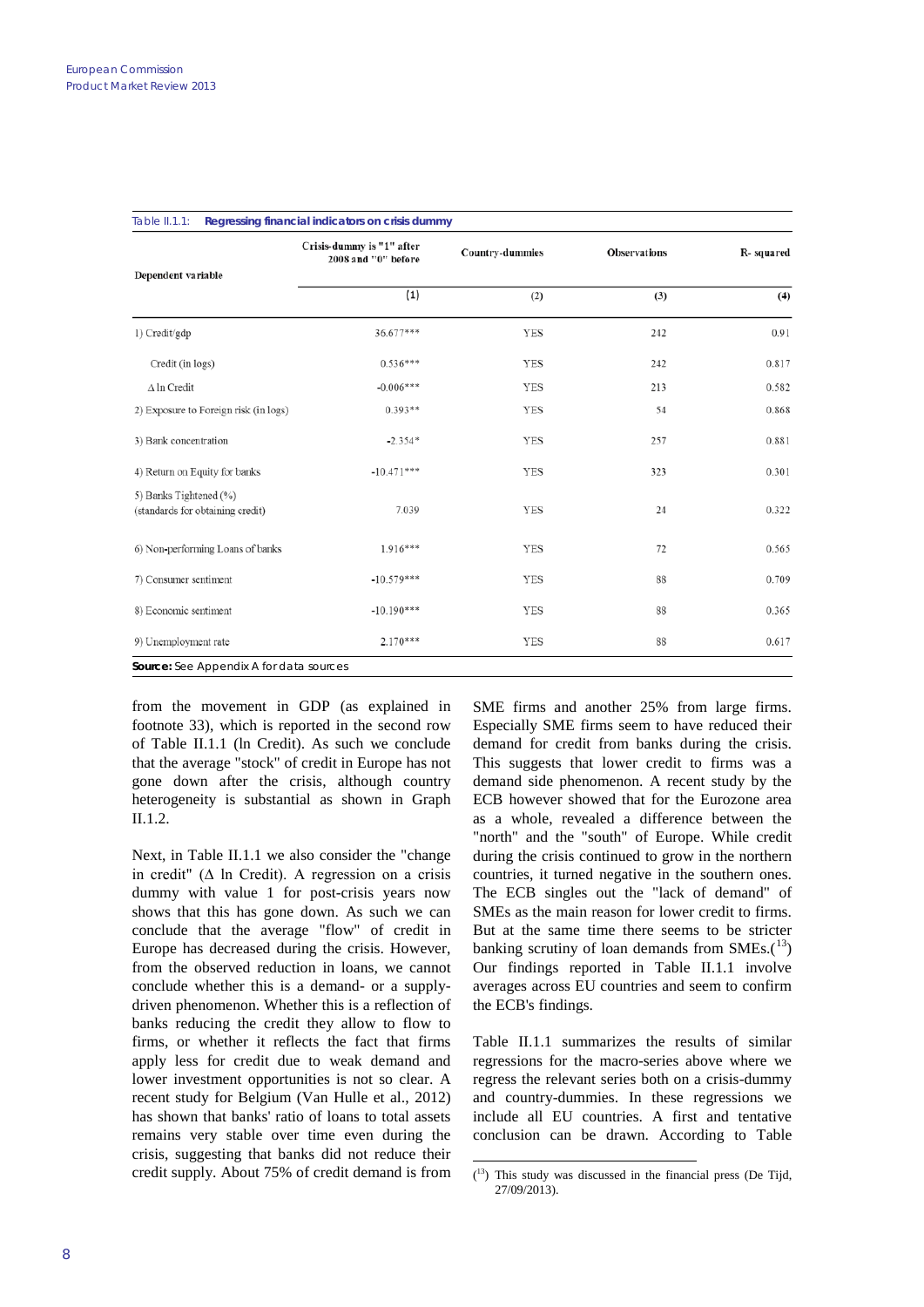II.1.1, the crisis seems to have negatively affected banks' profitability in terms of their return-onequity. This resulted in breakups of banks in the banking sector which decreased market concentration. The amount of credit that flowed to the private sector has remained on a growing path as a share of GDP. This is already a first indication that the reduction in average productivity levels of incumbent firms that we find is unlikely to be solely caused by a reduction in the supply conditions of credit. The average stock of credit available economy-wide seems to have gone up rather than down in crisis years. We assess more correctly the importance of financial indicators in explaining productivity levels of firms in subsequent sections.

The results for the other macro-indicators and their evolution during the crisis are also listed in Table II.1.1. It can be noted that non-performing loans in banks have gone up, as well as banks' exposure to foreign high risk claims in vulnerable EU countries. The survey results also indicate that banks have tightened their credit standards during the crisis years and that the demand for loans by firms has gone down.

Furthermore, we can see that consumer sentiment and economic sentiment in general have decreased significantly after 2008 and that the average unemployment rate has gone up.

There are however a number of important limitations to this data. First, the Bank Lending Survey (BLS) covers only four countries present in the EFIGE survey (Germany, Italy, Spain and Austria). The questions from the survey that we are interested in such as the "number of loans to enterprises" are only covered for the period 2007- 2011. The SAFE data covers even a more limited number of years. The incorporation of these short time series from BLS and SAFE in our regressions reduces the number of observations substantially and renders the estimations unstable. Therefore we decided to reduce the number of country-level variables to the remaining eight series for which we have a longer time-span and a wider countrycoverage available.

1.4.2.2. Principal component analysis on the macro-economic indicators

Instead of including all the macro-economic indicators as explanatory variables into our empirical regression model on productivity and exporting status, we prefer to first apply the technique of factoring, synonym for a principal component analysis. Factoring aims to reduce the number of variables in a regression analysis whenever these variables are highly correlated and involve overlapping information content. With factoring, we reduce the number of relevant variables to include in the regression while still keeping the non-overlapping content (the principal components) of the underlying variables. When we apply factoring on our macro-economic data series of indicators, two principal components emerge: one "supply" group of financial indicators and another consisting of a "demand" group of indicators.

These two principal components can then be used as explanatory variables in our regression framework to see to what extent financial indicators contribute to the explanation in the change of firm-level total factor productivity.

The first principal component captures the information content in the first six macro series listed above starting with the *credit/GDP ratio* and involving variables related to the *banking sector*. These variables all clearly belong more to the supply-side aspects of credit allocation. The interpretation of this composite variable is thus that the higher it is, the more favourable credit conditions are (credit-**supply** variable).

The second principal component points at overlapping information content in the consumer and economic sentiment as well as unemployment conditions at country-level. The first two variables (consumer and economic sentiment) vary positively with the principal component, while unemployment varies negatively with this composite variable. This second principal component can be thought of as capturing domestic demand-side aspects. In other words, the stronger the consumer confidence and the lower the unemployment rate, the stronger the domestic demand in a country (**demand).** In subsequent sections we additionally consider the firm-level financial indicators such as collateral, indebtedness and interest repayability indicators. Again we will factor these variables in order to obtain one principal component to insert as an additional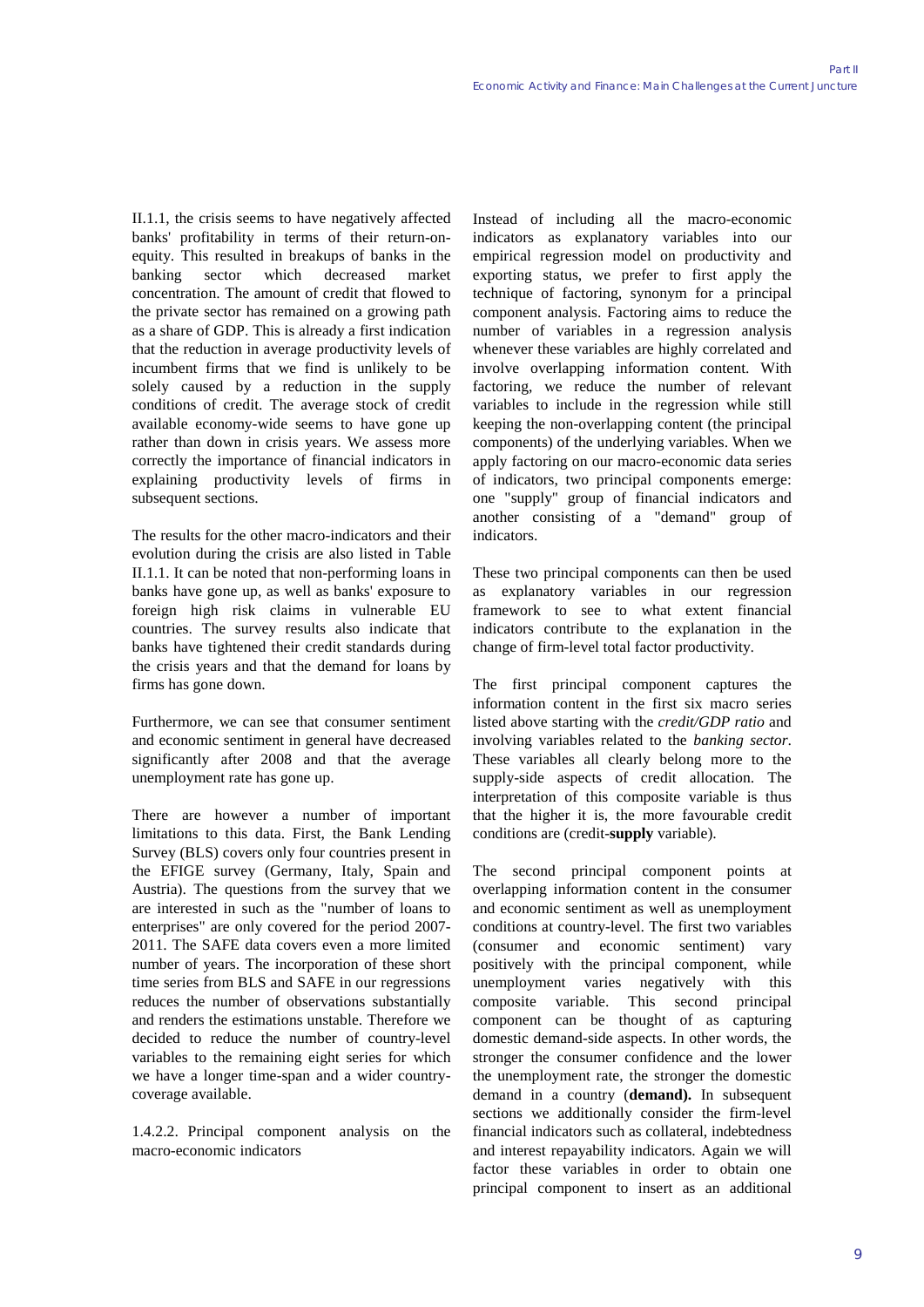independent variable in the regression, to which we refer as financial health at firm-level (**financial health** variable).

## 1.4.3. Sector-level indicators

A recent paper by Manova (2012) has pointed out the importance of additional variables that may impact firms' access to finance. A first one is the "asset tangability" and a second one is the "financial vulnerability". The first variable captures the extent to which a firm operates with fixed tangible assets and the second one captures the extent to which a firm relies on outside capital for its investment. Both variables are defined at sector-level and averaged over time to avoid endogeneity issues in our firm-level regressions. We obtain the first variable from Amadeus and the second one from Manova (2012).

## 1.4.4. Firm-level financial indicators

Firm-level financial variables are likely to be correlated with a firm's productivity level and as such affect its exporting status. For this reason we consider firm-level indebtedness and interest repayability conditions as well as an often used index of financial health i.e. the Whited-Wu index (2006). The definitions of the variables can be found in Appendix A.

When factoring the firm-level financial variables we obtain one principal component to insert as an independent variable in the regression, which we refer to as **financial health**. To reduce the endogeneity, in the OLS regressions we lag the financial health factor by two years. For robustness we also engage in an instrumental variable, two stage least squares regression where we instrument all firm-level variables with lagged values.

### 1.4.5. Regressing financial indicators on firmlevel productivity

In this section we describe the regression results of a panel regression where the dependent variable is the log of firm-level total factor productivity (obtained by using the methodology of Levinsohn and Petrin) between 2001-2011. We will also point out some limitations in the research design and data that should be taken into account when interpreting the results.

The results are reported in Table II.1.2. In that table we build the model step by step. The first column shows the sign and significance of a crisis dummy on TFP levels whilst at the same time controlling for country- and sector-level dummies in the regression. The crisis dummy confirms the results of Graph II.1.1, i.e. average productivity levels of firms dropped during the crisis. This is a robust result which is independent of the specification.

A first set of independent variables are credit supply conditions which vary across countries and over time (as illustrated by Graph II.1.2). They appear to be an important determinant to explain varying productivity levels per country. The results in Table II.1.2 suggest that when financial development of a country is stronger and credit supply conditions in an economy are more favourable, this results in higher average productivity levels of firms.

A second set of independent variables consist of aggregate domestic demand conditions which also vary by country and by year in our data. The stronger the domestic demand in a country, the higher the average productivity of firms in that country.

Both the credit supply variable and the domestic demand variable are aggregate variables defined at country-level, thus there is little potential for endogeneity to plague the results. Still, changes in the aggregate environment may affect firm productivity only with a lag. To allow for this delayed effect, in the regressions we include the demand and supply variables with a time lag, but even in the absence of such a lag, results are quite similar.

In order to verify whether demand abroad has an effect on domestic firm productivity we also include a time varying measure of EU GDP. This variable appears to have a positive and significant (or marginally significant effect) on firm-level productivity.

As third set of independent variables consist of firm-level controls such as firms' financial health. This time-varying variable appears to be positively correlated with firm productivity, i.e. financially healthier firms (lower indebtedness and higher cash flow) also appear to be more productive. An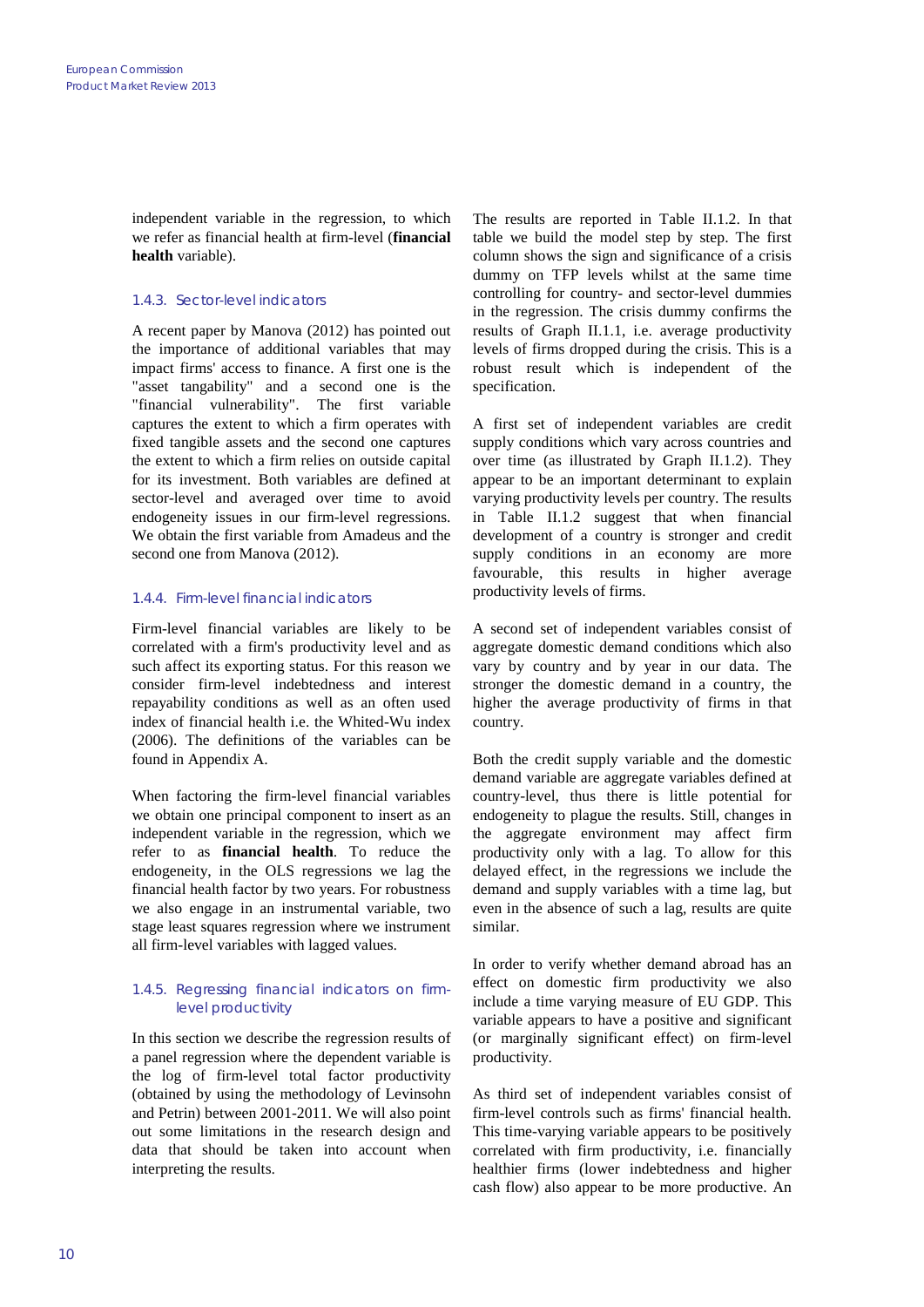additional firm-level control variable in the regression is the level of employment in the firm. This variable controls for firm size and is arguably a better one than sales, since sales may not just be driven by size but higher sales may stem from higher prices instead of larger volume. With the firm-level regressors we face a potentially serious endogeneity problem since financial health and employment are just like productivity observed at firm-level. We address this in several ways. In the OLS regressions, we start by lagging the two firmlevel variables in order to avoid spurious correlation with productivity. But this may arguably not be sufficient to fully address the endogeneity issue since firm-level variables can be persistent over time. As a further test of our results, we run instrumental variable regressions where we instrument the endogenous firm-level variables with one and two period lags and the values in 2001 which is a year prior to the data analysis used in the regressions. The results of the IV-regression two-stage least squares are reported in column (7) of Table II.1.2. What is re-assuring is that the coefficients and significance of the firmlevel variables and others do not change much, confirming that the environment in which the firm operates (i.e. country-level supply and demand conditions) matter for productivity of firms, as well as its size and financial health. While lagged values are not always the best instruments to use, in our case the first stage F-tests of the IVregression confirm the relevance of instruments and the Hansen J-test confirms the exogeneity of the instruments used. $(14)$  $(14)$  $(14)$  This suggests that using the lagged values as instruments here is not too bad an approach.

In the regression we also follow Manova (2012) by including interaction terms between credit conditions and asset tangibility, where we define the latter at sector-level and averaged over time to avoid endogeneity. This interaction is telling us that average productivity levels are substantially lower in sectors that intensively use fixed tangible assets.

When allowing for a double interaction with the crisis dummy, it becomes clear that while high collateral sectors have lower productivity levels, this effect was reduced during the crisis. This seems to suggest that when bank financing becomes more tight and selection criteria are stricter (Table II.1.2) that collateral may actually help firms to overcome stricter selection rules when applying for credit. A second interaction introduced by Manova (2012) is one between the financial credit supply conditions of a country and reliance on external capital to finance activities. This vulnerability to external capital is again defined at sector level to avoid endogeneity. The information on sector vulnerability is a crosssectional variable without time variation. The interaction "credit supply x vulnerable sectors" shows a positive and significant result suggesting that especially for firms that rely more on outside financing, the availability of credit supply is important to allow them to reach higher productivity. $(15)$  $(15)$  $(15)$  When taking a double interaction with the crisis dummy, we observe that vulnerable sectors were not more than other sectors negatively affected by the crisis, which is re-assuring. The results obtained here by and large confirm the results of Manova obtained on US firms. It can be noted that because the asset tangibility (collateral) and external financial dependence (vulnerability of a sector) are non-time varying variables, we can only include them in the interaction terms but not separately in the regressions, since they would drop out as we also include sector-level fixed effects.

Most regressions are run with country fixed effects and sector fixed effects which control for all omitted variables in the model that vary at country and sector level (but not over time).

The value of the coefficient on the crisis dummy is about the same in the first four columns but seems to increase in the last three columns of Table II.1.2. The simple explanation for this is that from column (5) in addition to including the crisis dummy separately we also include the crisis dummy in interaction terms. As such, the coefficients on the separate crisis dummy cannot simply be compared between the regressions without and with interaction terms. Without

<span id="page-10-1"></span><span id="page-10-0"></span><sup>-&</sup>lt;br>(  $(14)$  A first stage F-test above 10 is considered to be an indication that instruments are relevant and as such correlate sufficiently with the endogenous variables. A pvalue above 10 % is considered to indicate that instruments are sufficiently exogenous and do not correlate with the error terms.

<sup>-&</sup>lt;br>(  $(15)$  This result for firm-level data also applies when using industry-level data as in Chapter 3 in part II in this volume.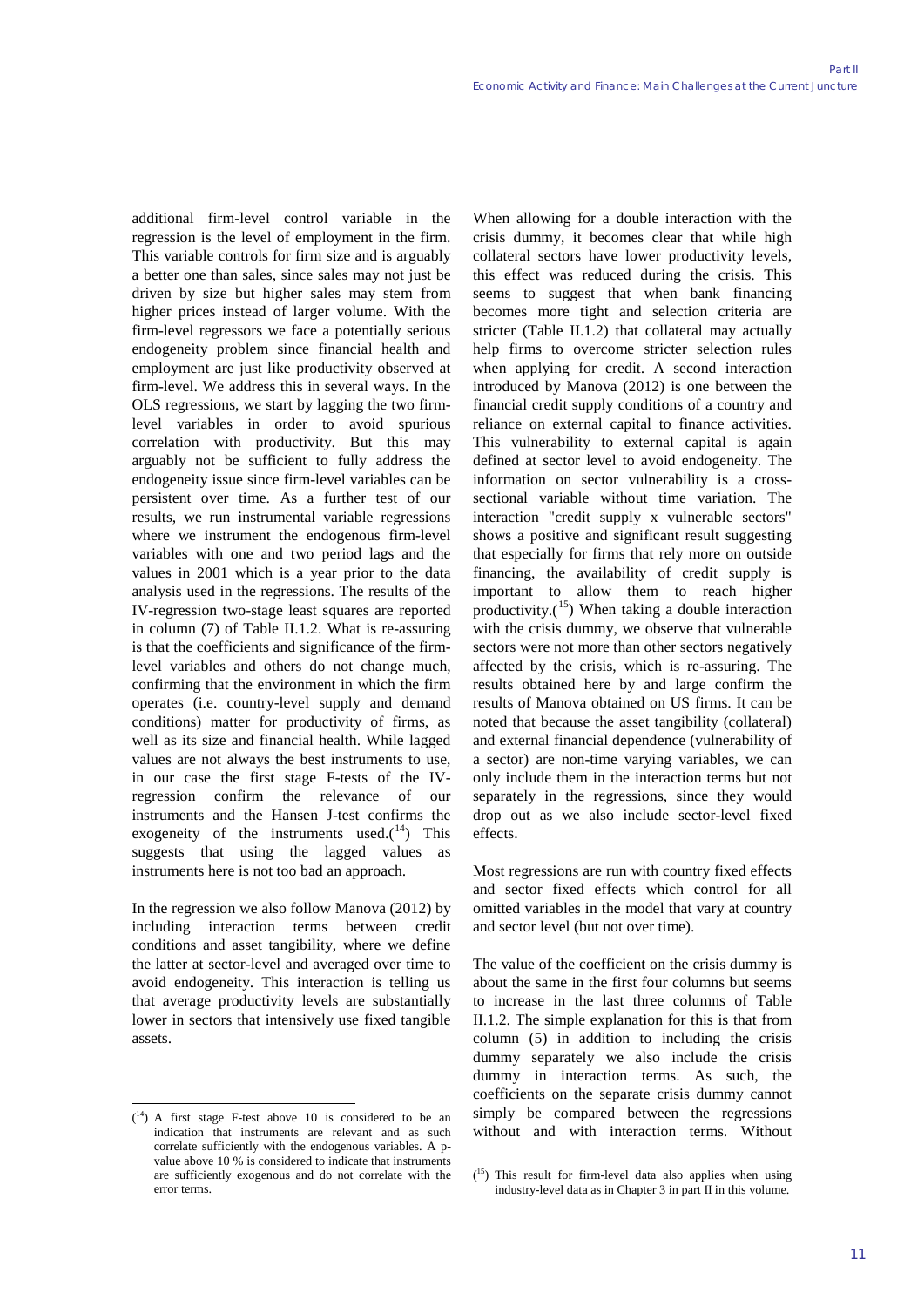interaction terms, the crisis dummy coefficient reflects an average effect across all firms, sectors and countries. With the interaction terms, the crisis dummy coefficient represents an average effect for firms that belong to a certain group i.e. the firms that remain when the interaction terms are zero. $(16)$  $(16)$  $(16)$ 

When instead of sector fixed effects we include firm-level fixed effects as we do in column (6) of Table II.1.2, the overall variability explained by the model goes up but results on individual variables remain qualitatively the same. When we include the firm fixed effects we leave out the firm-level variables financial health and size which are likely to be correlated with the firm dummies and their time variation is likely to explain little additional variance. The goodness-of-fit of the model is not very high, which is typically the case when using firm-level variables. The best fit is obtained with firm fixed effects resulting in an Rsquared of 68 %.

## 1.4.6. Regressing macro-level financial indicators on firm-level exporting status

The results of the cross-sectional exporters regression are reported in Table II.1.3. EFIGE data hold survey information about a firm's exporting status in the year 2008. Thus, we will first estimate the model as a cross-sectional regression based on one year, and then use the obtained regression coefficients to make out-of-sample predictions about the likelihood of exporting of firms in earlier and subsequent years. This is possible since the regressors that we are including in the crosssectional exporters model are time varying (covering the 2001-2011 period).

In line with the literature we expect exporting to be driven by firm-level productivity and size. Indeed when including both productivity, employment, financial health and age as explanatory variables we see that their sign is positive and that they are very significant in any specification that we present in Table II.1.3. In the probit regressions we include these firm-level regressors of the year 2005 (i.e. preceeding the year in which we have information on export status by three years) to avoid endogeneity. Results show that the probability to export rises when firm productivity increases, when firms are older, larger and more financially healthy. These results are confirmed in an IV regression in which we instrument all the firm-level regressors with their lagged values in 2005 and 2001. First stage F-statistics suggest that instruments are relevant and the Hansen J-statistic confirms the exogeneity of the instruments.

The fact that financial health at firm-level is important to explain exporting status of a firm corresponds with the findings of Antras and Foley (2011), who show that especially in "civil law" countries, a cash advance is very common in trade contracts. Here we find that a good cash position is important to explain the exporting status and since we know from EFIGE that exporting firms are also often importing firms, the cash position of a firm appears to be an important element to facilitate trade both on the importing and exporting side.

A surprising but robust result that we find is that credit supply conditions have little direct impact on the exporting decision of firms. In other words, the financial environment at country-level in which the firm operates does not seem crucial for its exporting decision. The exporting decision seems to depend much more on the firm's own conditions such as how productive it is, its size and financial condition. Thus, while the credit supply environment appeared an important determinant for average firm-level productivity (as shown in Table II.1.2), and as such affects the export participation decision indirectly, this no longer is the case when directly including it in the export equation. This suggests that bank financing is critical for a firm to achieve a certain productivity level. The absence of sufficient financing can potentially act as an impediment to growth. But financing appears less of an obstacle whenever a firm wants to take its activities to a next level by engaging in exporting. Thus the firm appears less dependent on the country-level institutional environment in terms of financial development and credit supply once a firm has reached a sufficiently high productivity level.

These results need not be in contrast with earlier findings in the literature. Currently, there is a growing literature on the link between financing and trade and results highly depend on the specific research question. For example, Amiti and

<span id="page-11-0"></span><sup>-&</sup>lt;br>(  $(16)$  The interpretation of the coefficient on the crisis dummy in the presence of interaction terms also using the crisis dummy is not straightforward and lies outside our interest here.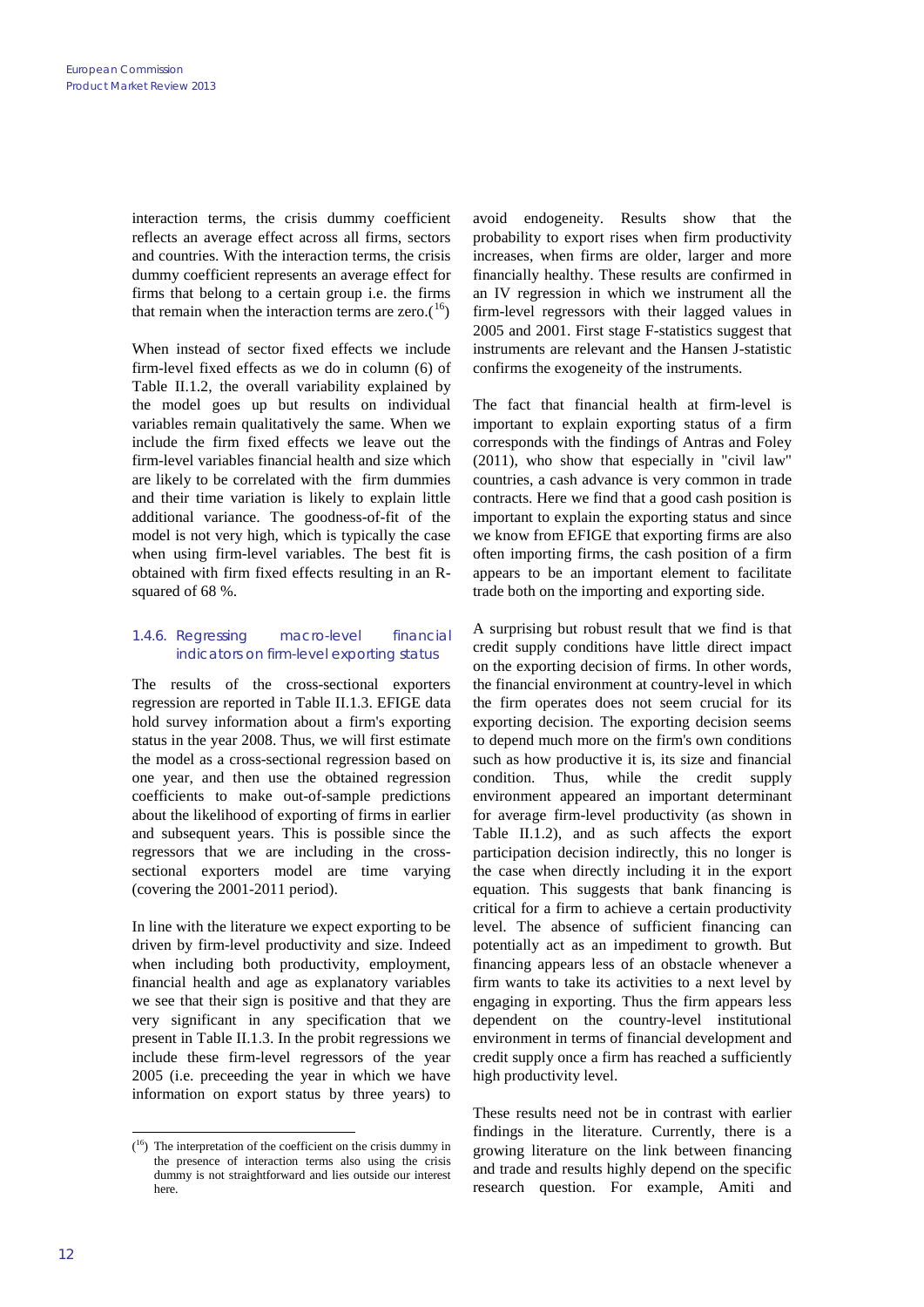Weinstein (2012) find that a decline in the financial health of a firm's bank is associated with a decrease in its exports. But Levchenko et al. (2010) find that financial considerations play no role in understanding trade flows during the crisis. These studies differ in two important aspects from ours. Amiti and Weinstein (2012) use data on firmbank specific relationships over time, which we do not have here. Our measure of credit supply is a much more aggregate one and refers more to the "country-level" financial conditions that a firm is operating in. Second, and more importantly, this earlier study investigated the intensive margin of exports over time, while in our study we consider the export market participation in a cross-section. The research question is therefore very different. In earlier studies the question was whether, *amongst exporting firms*, the ability to increase export market shipments depends on the health of the bank in the firm-bank relationship, thus comparing exporting firms with other exporting firms but with varying degrees of their individual banking health during the crisis. In this chapter, the research question is about *exporting firms to nonexporting firms*, and to see to what extent countrylevel credit conditions and institutions can explain the number of exporting firms in each country. There we come to the conclusion that, controlling for the productivity of firms (and for the effect credit supply has on productivity), the average health of the country-level banking sector does not directly impact the number of exporters much. Clearly, more research is needed to straighten out better and summarize the different results depending on the research question and data at hand. Future research on the intensive margin of exports during the crisis would therefore be complementary to this study.

While we would like to include a measure of demand abroad, by including the log of EU GDP, we cannot do this in our cross-section since this variable would not vary over EU firms and would drop out in the regression.

<span id="page-12-0"></span>A very different (and robust) result is obtained when considering the importance of domestic demand. All the regressions appear to suggest that domestic demand is crucial in explaining the export participation decision. Surprisingly, the relationship is a negative one which can only be understood as the result of crowding-out. Put differently, in the event of a downturn in domestic demand, firms are more likely to engage in exporting. But when domestic demand is strong at home, the export probability of firms appears to go down. In fact this results is quite intuitive in the light of the observation that countries with large domestic markets typically have less exporters. Indeed whether firms have an incentive to engage in exporting or not, appears to be largely driven by country-level domestic market conditions. $(^{17})$ 

The coefficients of the IV-regression model in column (6) can now be used to generate out-ofsample predictions about the probability of exporting. We have information for all the regressors between 2001-2010. Thus by multiplying the regression coefficients from the model in (6) with these time-varying variables, we can obtain predicted probabilities of exporting. We limit this exercise that we perform here to verifying whether the average probability of exporting in years before 2008 is lower or higher than the average probability of exporting in years after 2008 (where we do not include 2008 itself). Subsequently we run a t-test on the difference of means to establish whether average exporting probabilities have gone significantly up or down.

There are several opposing forces at work in the model. First, we see that the evolution of firm productivity as displayed in Graph II.1.1 has gone down which results in a lower probability of exporting after 2008. However, this is offset by the fact that domestic demand and consumer sentiment in Europe on average decreased substantially after 2008, which induced firms to try and expand their sales by selling abroad. This downturn of domestic demand has had an upward effect on the probability to export that offsets the reduction in average firm productivity, ultimately rendering the probability to export for EU firms in our sample higher than before the crisis.

## **1.5. DISCUSSION OF RESULTS**

In this section, we focus on the interpretation of results in light of other results obtained in the

<sup>-&</sup>lt;br>( 17) This complements the European Competitiveness Report, 2012, which states that the *amount of* exports (how much) depend on demand conditions abroad, whereas here we find that based on micro-level data, firms' incentive to *participate in* export market (exporting or not) relies on country-level domestic demand evolutions.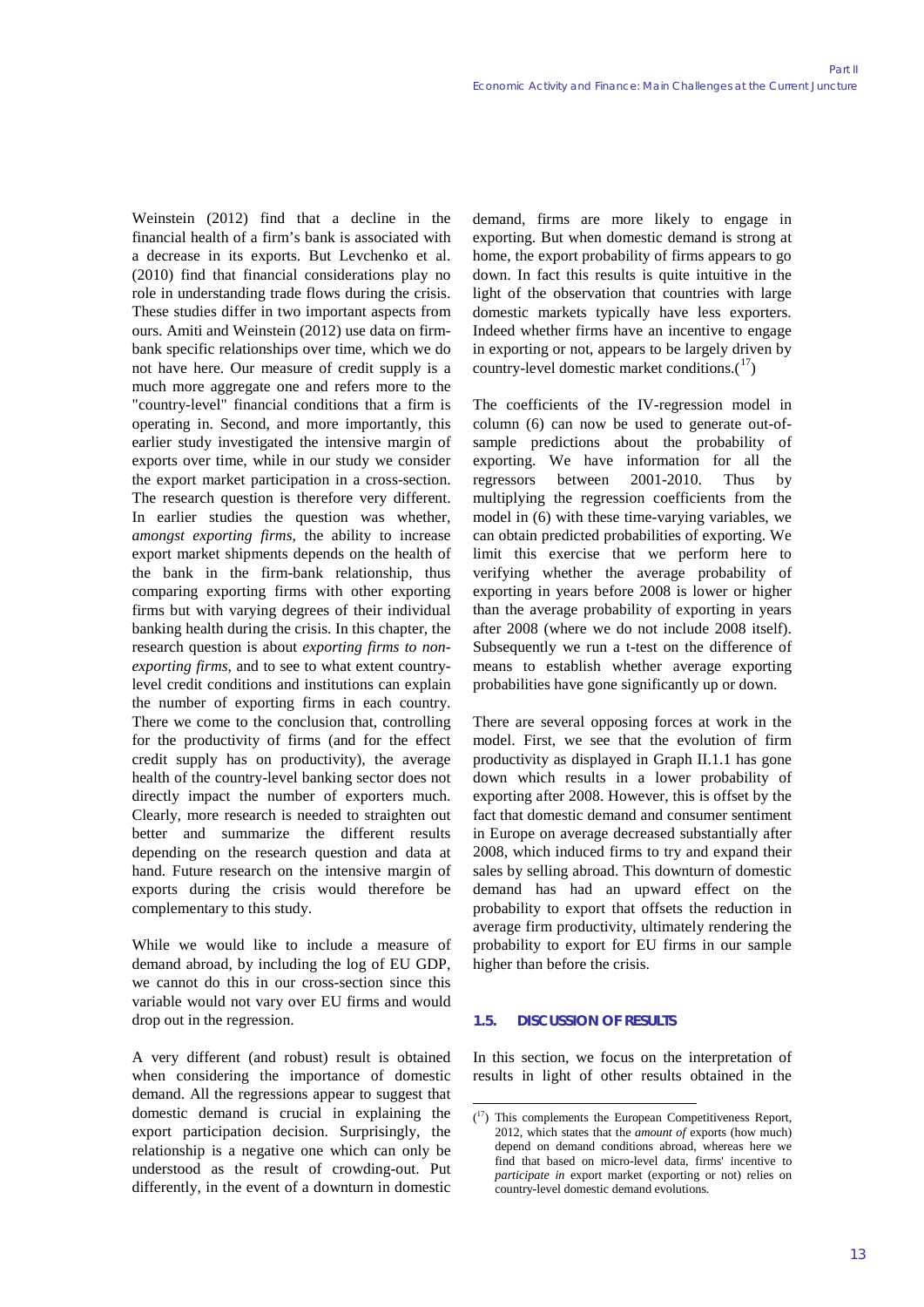| Dependent: In TFP, ft                          | (1)         | (2)        | (3)        | (4)        | (5)        | (6)        | (7)        |  |
|------------------------------------------------|-------------|------------|------------|------------|------------|------------|------------|--|
|                                                | ols         | ols        | ols        | ols        | ols        | ols        | ivregress  |  |
| crisis dummy,c                                 | $-0.085***$ | $-0.06***$ | $-0.07***$ | $-0.06***$ | $-16***$   | $-0.20***$ | $-18***$   |  |
|                                                | (23.77)     | (13.85)    | (16.82)    | (8.32)     | (8.32)     | (13.34)    | (9.25)     |  |
| credit supply, ct-1 (factor)                   |             | $0.02***$  | $0.009**$  | $0.05***$  | $.07***$   | $0.044***$ | $.03***$   |  |
|                                                |             | (6.32)     | (1.96)     | (14.02)    | (4.59)     | (4.65)     | (2.46)     |  |
| domestic demand, ct-1 (factor)                 |             | $.018***$  | $0.027***$ | $0.03***$  | $0.05***$  | $0.03***$  | $.04***$   |  |
|                                                |             | (7.01)     | (8.21)     | (10.13)    | (5.81)     | (6.28)     | (6.18)     |  |
| In EU gdp,t-2                                  |             |            | $.068***$  | 0.02       | $0.05*$    | $0.68***$  | $0.16***$  |  |
|                                                |             |            | (8.09)     | (1.51)     | (1.83)     | (3.09)     | (6.12)     |  |
| financial health, ft-2 (factor)                |             |            |            | $0.09***$  | $.10***$   |            | $0.10***$  |  |
|                                                |             |            |            | (43.20)    | (21.3)     |            | (16.49)    |  |
| $InEmploym, ft-1$                              |             |            |            | $0.11***$  | $0.10***$  |            | $.12***$   |  |
|                                                |             |            |            | (38.20)    | (12.50)    |            | (12.50)    |  |
| credit_supply, ct x Collateral, s              |             |            |            |            | $-8.07***$ | $-5.24***$ | $-6.70***$ |  |
|                                                |             |            |            |            | (9.17)     | (9.01)     | (8.20)     |  |
| credit_supply, ct x Collateral, s x crisis_dum |             |            |            |            | $1.22***$  | $1.40***$  | $0.84*$    |  |
|                                                |             |            |            |            | (2.56)     | (3.09)     | (1.74)     |  |
| credit supply, ct x Vulnerable, s              |             |            |            |            | $5.3***$   | $5.74***$  | $4.5***$   |  |
|                                                |             |            |            |            | (7.42)     | (10.05)    | (6.14)     |  |
| credit_supply, ct x Vulnerable, s x crisis_dum |             |            |            |            | 0.39       | $0.47*$    | $.55*$     |  |
|                                                |             |            |            |            | (1.38)     | (1.86)     | (1.91)     |  |
| Constant                                       | 0.09        | 0.09       | $-2.01***$ | $-1.49*$   | $-1.81*$   |            | $-5.4***$  |  |
|                                                | (1.30)      | (1.32)     | (4.7)      | (1.97)     | (1.87)     |            | (6.01)     |  |
| cluster on firm identifyer                     | YES         | YES        | YES        | YES        | YES        | <b>YES</b> | YES        |  |
| country dummies                                | YES         | YES        | YES        | YES        | YES        | YES        | YES        |  |
| sector dummies (2 digit)                       | YES         | YES        | YES        | YES        | YES        |            | YES        |  |
| sector dummies (4 digit)                       |             |            |            |            |            | YES        |            |  |
| firm FE                                        |             |            |            |            |            | YES        |            |  |
| observations                                   | 80 508      | 53 148     | 53 148     | 24 621     | 18026      | 38 201     | 14026      |  |
| R-squared                                      | 0.08        | 0.08       | 0.08       | 0.26       | 0.28       | 0.68       | 0.26       |  |
| Hansen J test of Identification                |             |            |            |            |            |            | $p = 0.51$ |  |
| First stage F-test for instruments             |             |            |            |            |            |            |            |  |
| lnemp                                          |             |            |            |            |            |            | 835        |  |
| financial health                               |             |            |            |            |            |            | 391        |  |

(1) t-values between brackets. \*\*\* significance at 1 percent; \*\* at 5 percent; \* at 10 percent. Subscript f:firm; s:sector; c:country; t:time. In (7) lnemp and financial\_health were instrumented with t-1 and t-2 values as well as with 2001 values *Source:* See Appendix A for data sources

literature. We discuss those results that confirm earlier studies, but focus even more on the results that are new to the literature and that could be relevant for policy.

Our findings suggest that for firms to reach a high productivity level and to grow, the financial conditions that surround them are quite important. Thus, there is a role for the institutional framework here since we clearly see that in countries with highly developed financial systems and favourable credit supply conditions, firms do better in terms of average productivity levels, especially in sectors that heavily rely on outside capital.

This can be interpreted in the following way. When a country has a well-functioning banking sector with high returns-on-investments and with few non-performing loans, this is a necessary condition for firms to become more competitive and productive. A well-functioning banking sector is more likely to recognize viable business projects and spot firms that are likely to pay back their loans. This is likely to result in more credit to "good" firms and less credit to "bad" firms, which will allow good firms to grow faster and average productivity to be higher than in countries where banks are less equipped to distinguish between firms. Our finding that domestic country-level credit conditions matter for productivity and growth also suggests that firms initially turn to local banks and seek financing nearby which makes them vulnerable to the local credit conditions.

However, when it comes to the exporting decision, our findings show that country-level credit supply conditions and the quality of the financial sector appears to play a much smaller direct role in affecting exporting decisions. A prerequisite for exporting thus appears to be a high productivity level, sufficient size and a good financial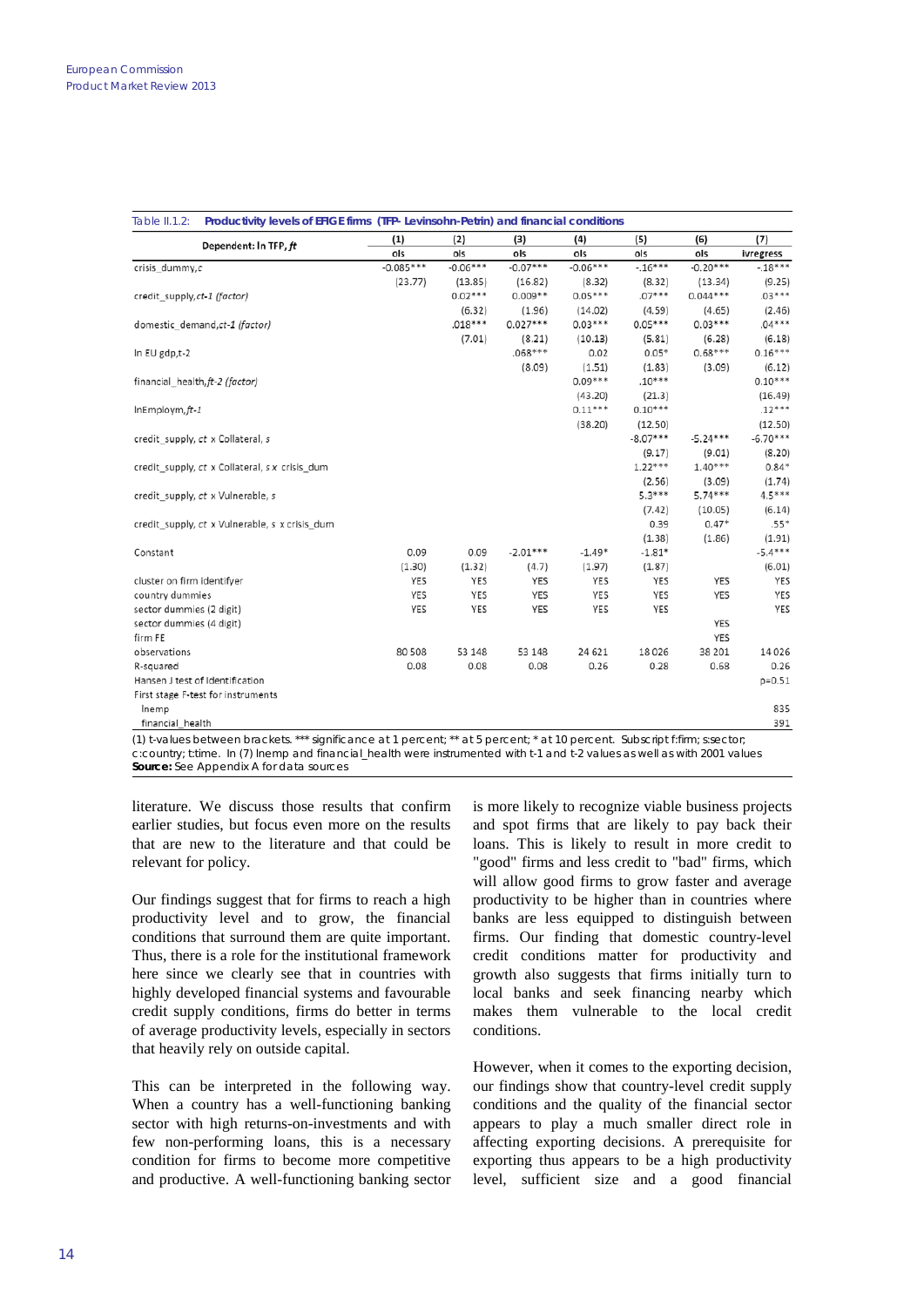| Dependent: Prob (Exp=1) in year 2008  | (1)        | (2)         | (3)       | (4)        | (5)        | (6)        |  |
|---------------------------------------|------------|-------------|-----------|------------|------------|------------|--|
|                                       | probit     | probit      | probit    | probit     | probit     | IV regres  |  |
| $InTFP_2005, f$                       | $.173***$  | $.073***$   | $.066***$ | $0.08***$  | $.083***$  | $.084***$  |  |
|                                       | (21.30)    | (8.30)      | (7.35)    | (7.95)     | (4.98)     | (3.12)     |  |
| InEmploym 2005, $f$                   |            | $.143***$   | $.132***$ | $.13***$   | $.10***$   | $.10***$   |  |
|                                       |            | (37.26)     | (34.57)   | (30.68)    | (15.47)    | (12.14)    |  |
| Inage,f                               |            |             | $.092***$ | $.096***$  | $.10***$   | $.10***$   |  |
|                                       |            |             | (17.58)   | (13.52)    | (10.23)    | (10.66)    |  |
| credit_supply,c (factor)              |            |             |           | .017       | .011       | .026       |  |
|                                       |            |             |           | (0.79)     | (0.37)     | (0.83)     |  |
| domestic demand, c (factor)           |            |             |           | $-.107***$ | $-.113***$ | $-.111***$ |  |
|                                       |            |             |           | (9.97)     | (7.57)     | (15.91)    |  |
|                                       |            |             |           |            |            |            |  |
| financial health 2005, f (factor)     |            |             |           |            | $.022***$  | $.024***$  |  |
|                                       |            |             |           |            | (4.39)     | (4.17)     |  |
| country dummies                       | YES        | YES         | YES       | YES        | YES        | YES        |  |
| sector dummies (2 digit)              | <b>YES</b> | YES         | YES       | <b>YES</b> | YES        | YES        |  |
| sector dummies (4 digit)              |            |             |           |            |            |            |  |
| observations                          | 26 4 64    | 26 4 64     | 26 4 64   | 22 000     | 12 0 30    | 7450       |  |
| R-pseudo                              | 0.1        | 0.14        | 0.15      | 0.18       | 0.15       |            |  |
| R-squared                             |            |             |           |            |            | 0.2        |  |
| Log LR chi 2 (29)                     | 3832.56    | 5337.32     | 5626.84   | 4967       | 2454       |            |  |
| LL-Ratio                              | $-16419$   | $-15667.24$ | $-15494$  | $-12762$   | $-7099$    |            |  |
| Wald chi2 (30)                        |            |             |           |            |            | 3572       |  |
| Durbin_Wu Hausman test                |            |             |           |            |            | p=0.0006   |  |
| first stage F-tests InTFP             |            |             |           |            |            | 350        |  |
| first stage F-tests InEmploym         |            |             |           |            |            | 1926       |  |
| first stage F-tests financial health  |            |             |           |            |            | 261        |  |
| Hansen J-test for underidentification |            |             |           |            |            | p=1.789    |  |

(1) t-values between brackets. \*\*\* significance at 1 percent; \*\* at 5 percent; \* at 10 percent. In (6) we instrument lnTFP, lnEmploym, financial\_health in 2008 with their values in 2005 and 2001

*Source:* See Appendix A for data sources

condition, but exporting relies much less on domestic country-level credit supply conditions. When firms reach high productivity and sufficiently large size, they appear to become much less reliant on local credit conditions which may point at the fact that this is no longer an impediment to their plans of selling abroad. The finding that older firms have a higher chance of export market participation also suggests that exporting is often a strategy that firms engage in later in their life.

Thus, we can tentatively conclude from this study that local financing conditions predominantly seem to matter in the early stages of a firm's life i.e. when the firm needs financing to grow and to become more productive. It is in this phase that firms are most vulnerable and most affected by the credit conditions set locally. Later in their life, when they have become sufficiently strong, local credit conditions act much less as an impediment to further develop their activities.

Local demand conditions appear critical to explain export market participation. The relationship is a negative one. During a downturn of the domestic market, firms are more likely to be exporters than in booming domestic markets. Put differently, when there is a domestic market loss and firms can no longer sell as much locally, this raises their probability of engaging in exporting, while in demand booms they are more likely to sell at home.

This new result can also shed an interesting view on the current account. Typically a current account surplus is associated with competitive countries and productive firms, but what our firm-level results are showing is that it can also be a reflection of a shrinking domestic demand.